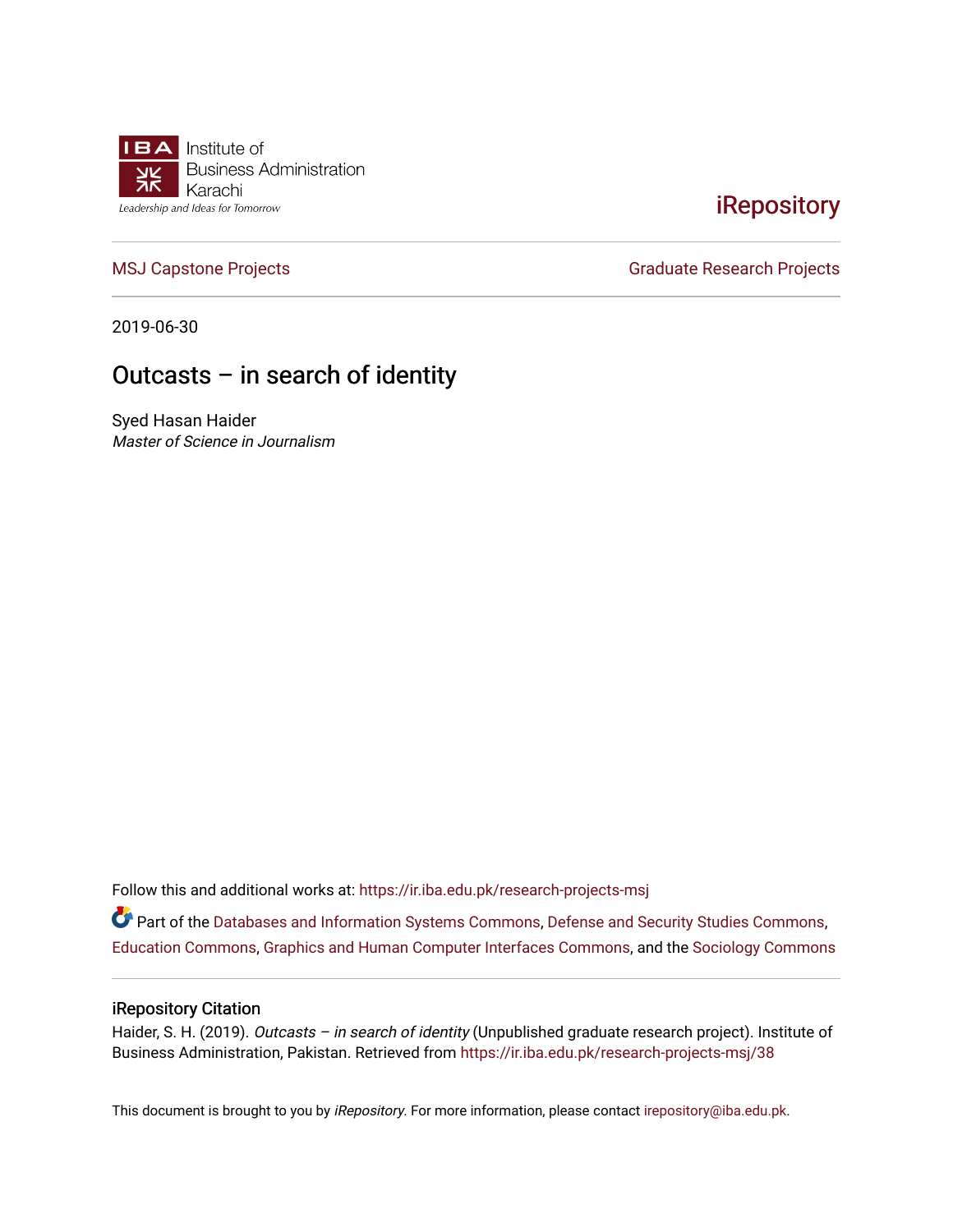



# **OUTCASTS – IN SEARCH OF IDENTITY**

This Dissertation/Thesis/Survey report is submitted to the Faculty of Journalism as partial fulfillment Masters of Science in Journalism degree

By

**SYED HASAN HAIDER**

Supervised by Muhammad Qaseem Saeed Lecturer Department of Journalism Centre for Excellence in Journalism Institute of Business Administration (IBA), Karachi

Spring Semester 2019 Institute of Business Administration (IBA), Karachi, Pakistan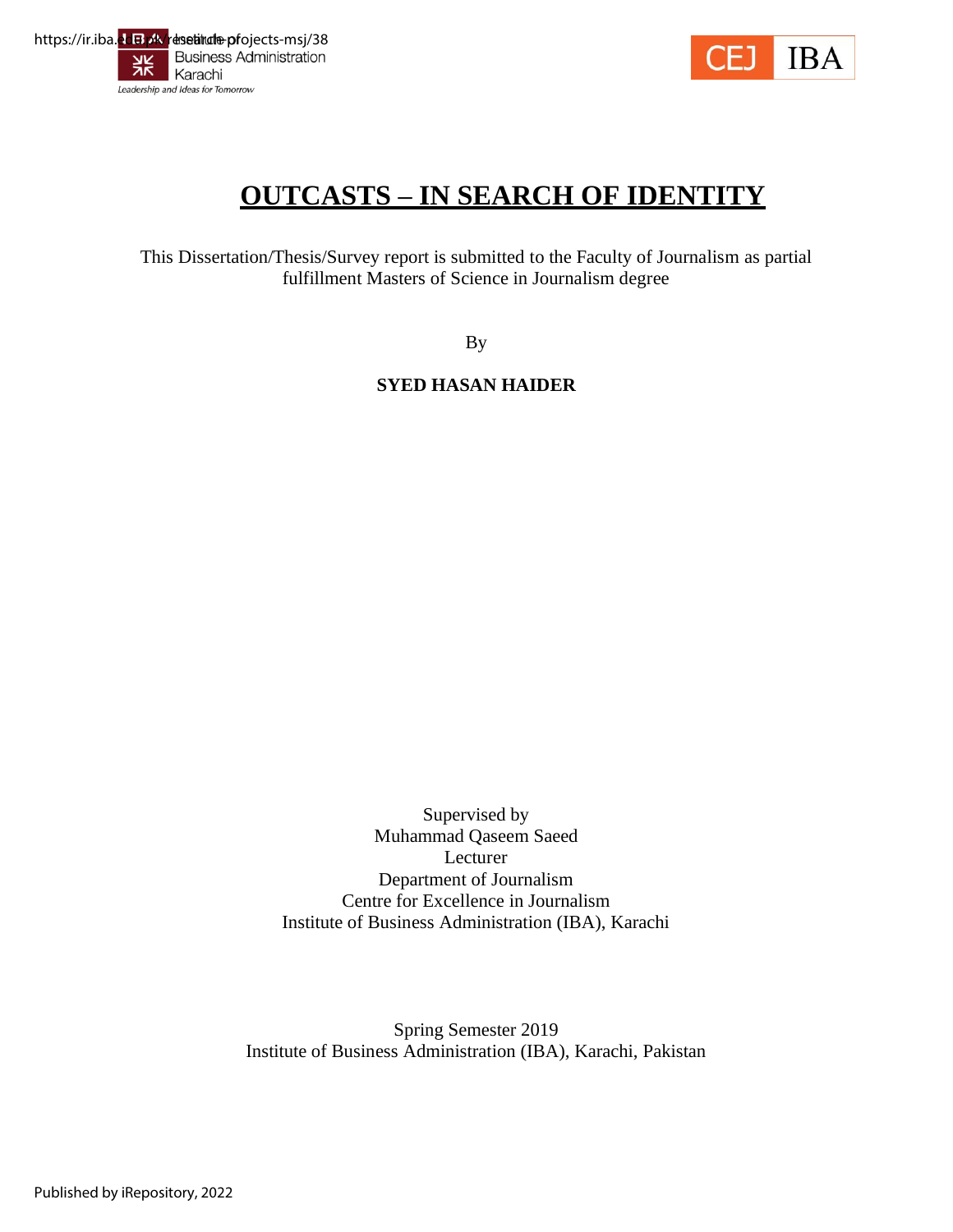



# **OUTCASTS – IN SEARCH OF IDENTITY**

This Dissertation/Thesis/Survey report is submitted to the Faculty of Journalism as partial fulfillment Masters of Science in Journalism degree

by

#### **SYED HASAN HAIDER**

**Committee/Panel:**

**First name, last name:** HAMMAD SARFARAZ *Affiliation: Lecturer, CEJ IBA*

**First name, last name:** SHAHBAZ ZAHID

*Affiliation: Program Producer, Geo News*

Spring Semester 2019 Institute of Business Administration (IBA), Karachi, Pakistan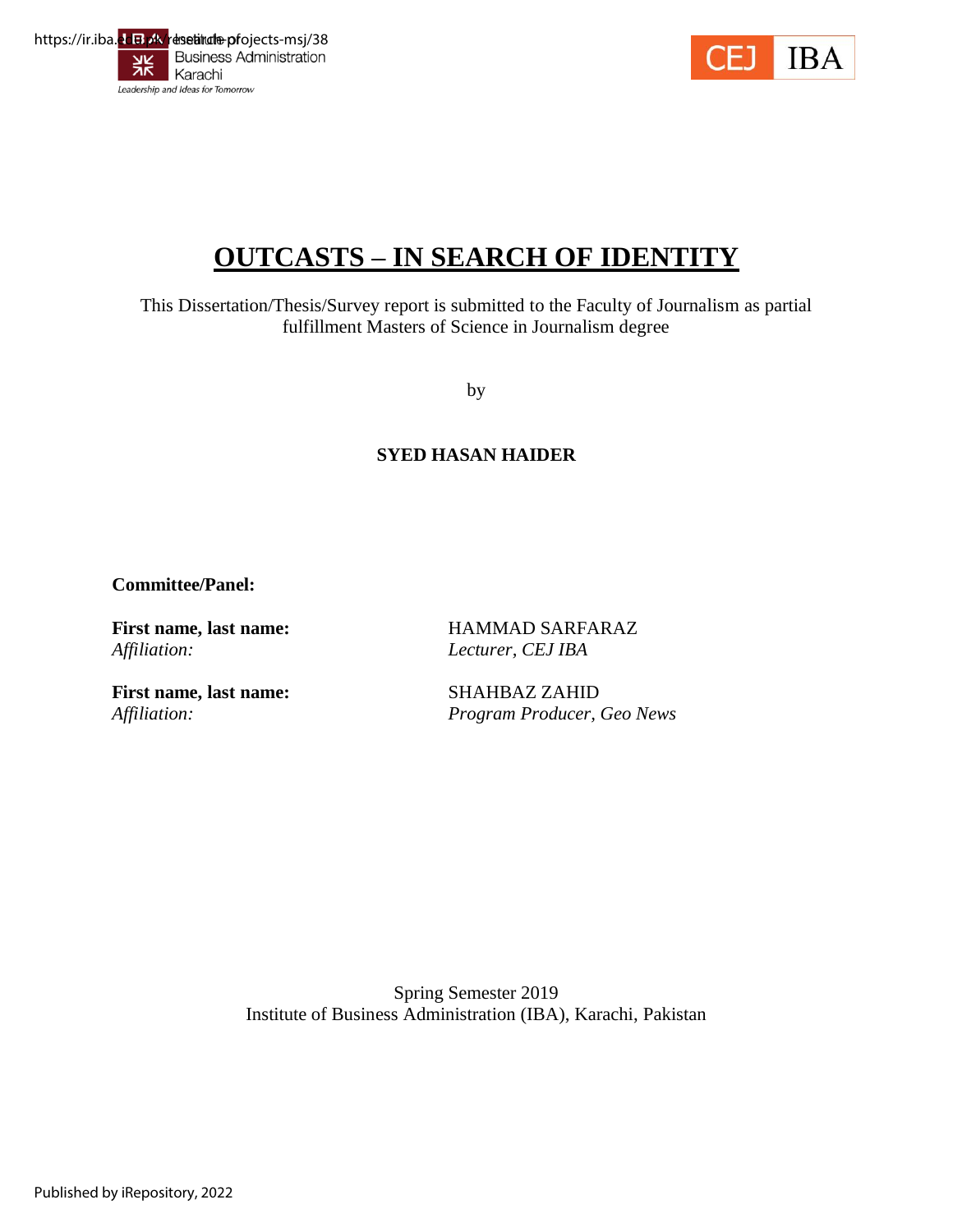https://ir.iba.edu.pk/research-projects-msj/38

#### Copyright: 2019**, SYED HASAN HAIDER** All Rights Reserved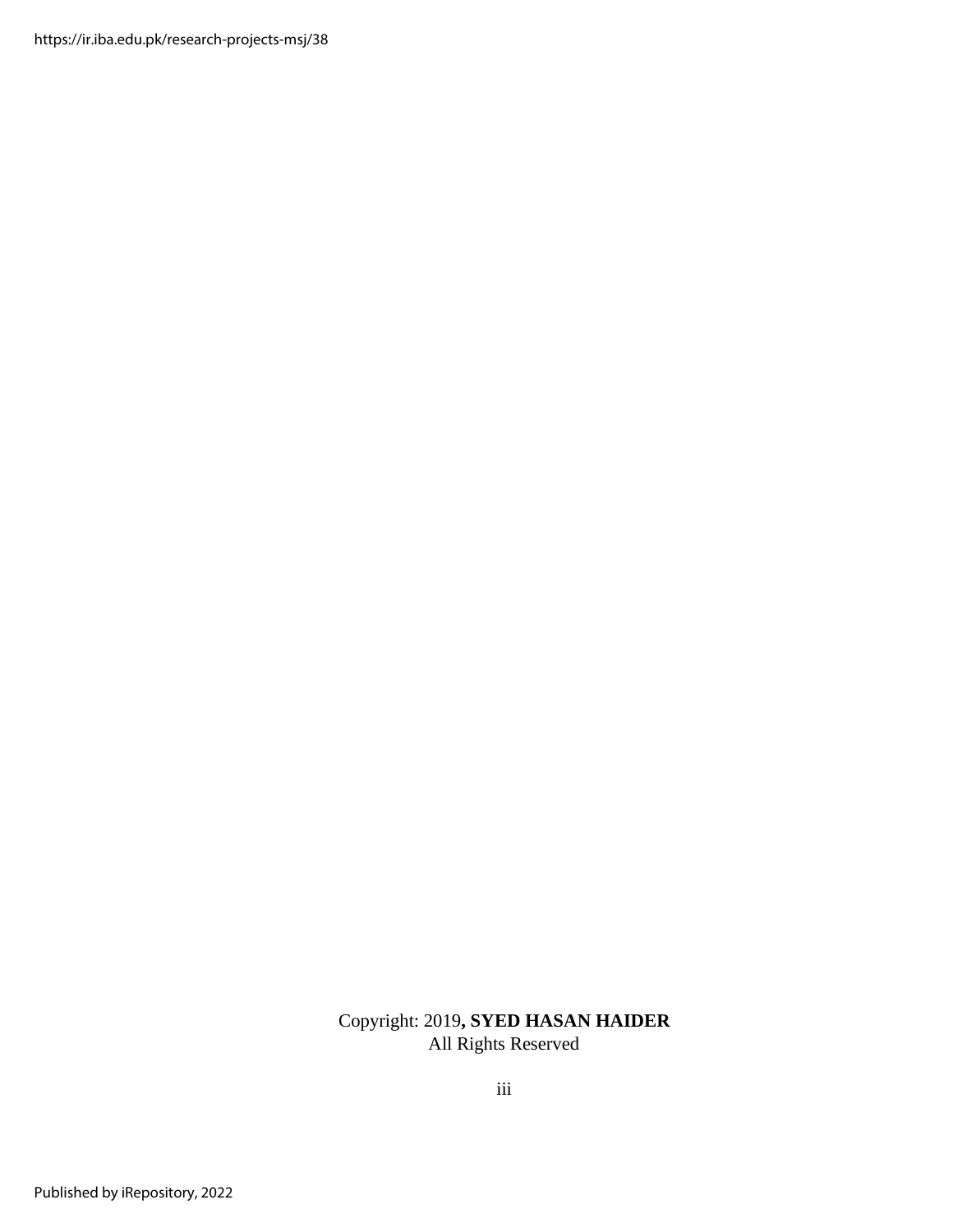# <span id="page-4-0"></span>**Dedication**

To all the citizens who have been struggling for their rightful claim to Pakistani citizenship according to the Constitution of Pakistan.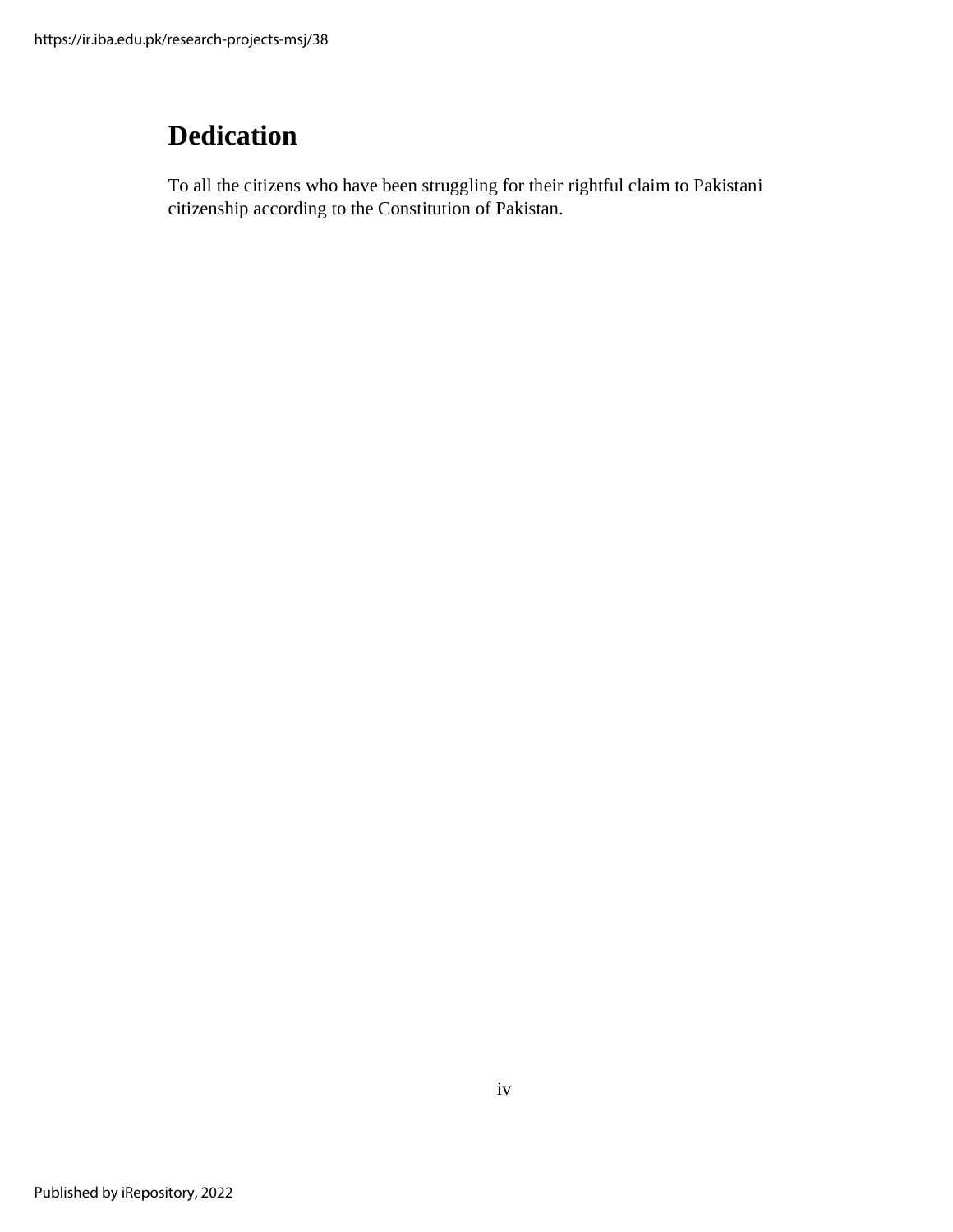## <span id="page-5-0"></span>**Acknowledgement**

The contributions of all the experts and characters who agreed to be interviewed for this documentary have been immense. Many thanks for the time that they gave to this production.

A great thank you to my friends and colleagues who helped me during the course of this production. A special thanks to Faizan Suleman, for his contribution towards the post production of this documentary. I would also like to thank Zulfiqar Ali Qureshi for his contribution towards the research and going out of his way to find numerous examples of decisions made by the judiciary of Pakistan in the light of citizenship laws.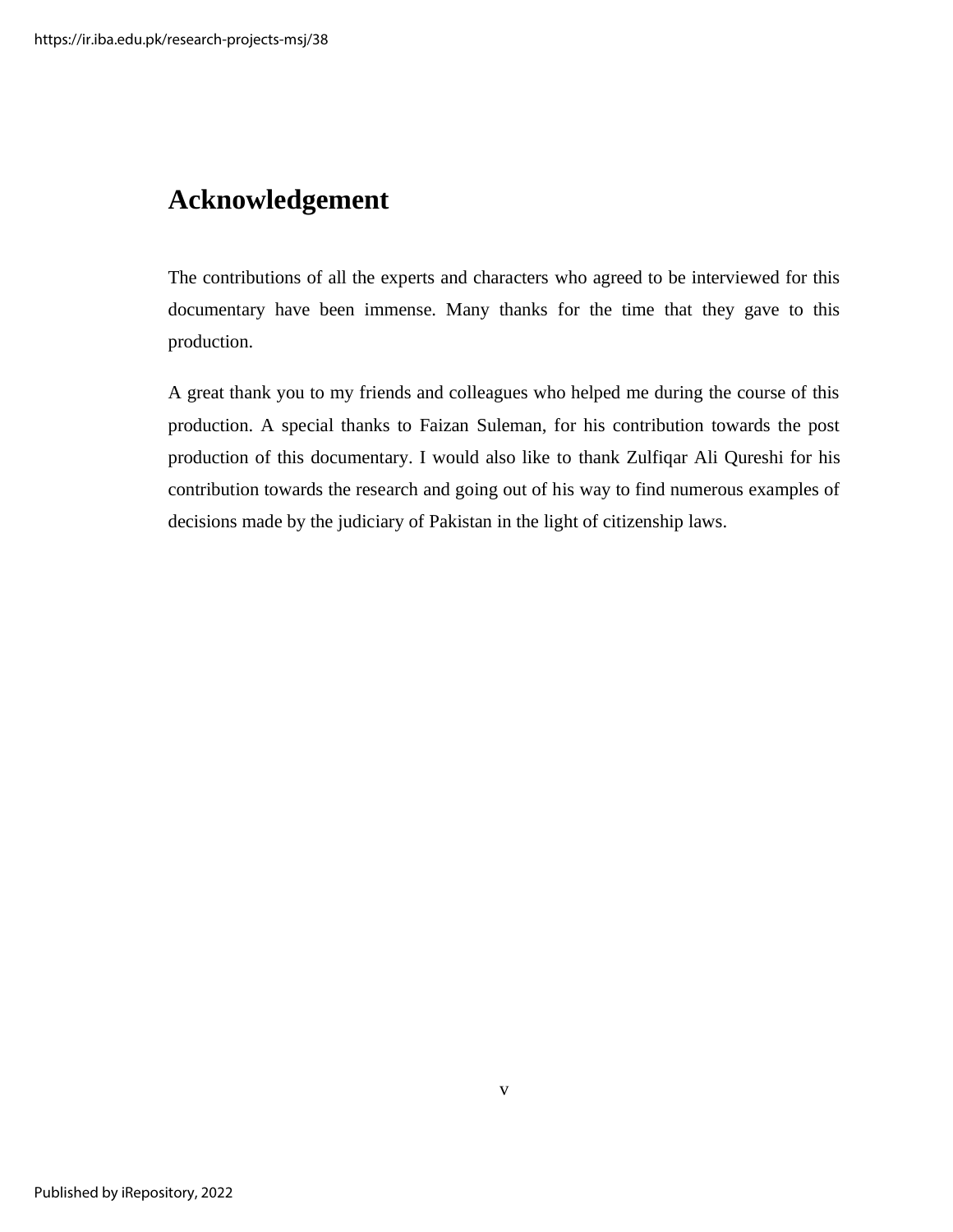# <span id="page-6-0"></span>**Table of Contents**

Page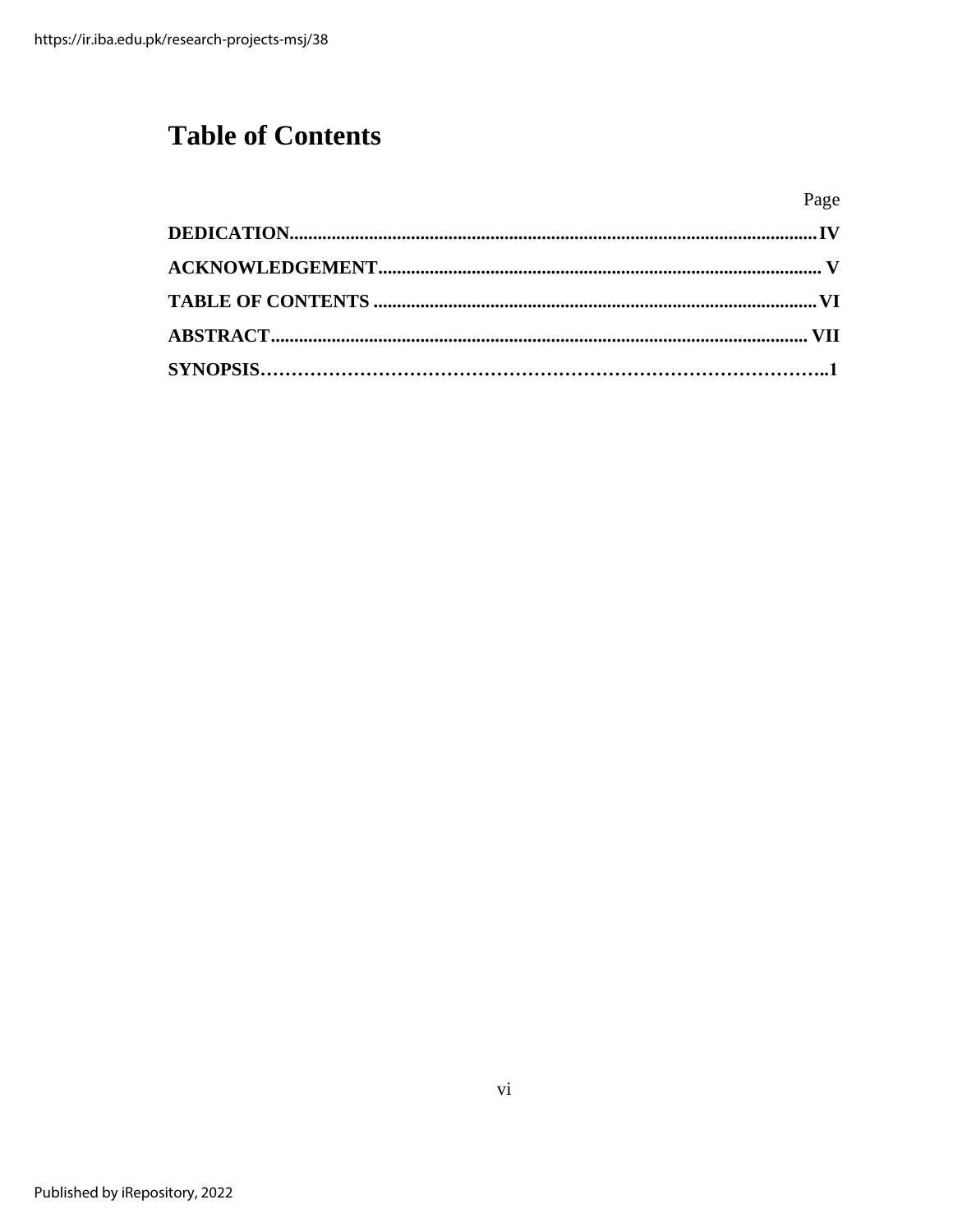## <span id="page-7-0"></span>**Abstract**

Outcasts – In search of identity is a 22-minute investigative documentary about the Pakistani citizens who aren't documented citizens according to NADRA – National Database and Registration Authority. The documentary explores the issue of undocumented citizens through one character as an example and talks to different experts and journalists who have been reporting on the issue over the recent years.